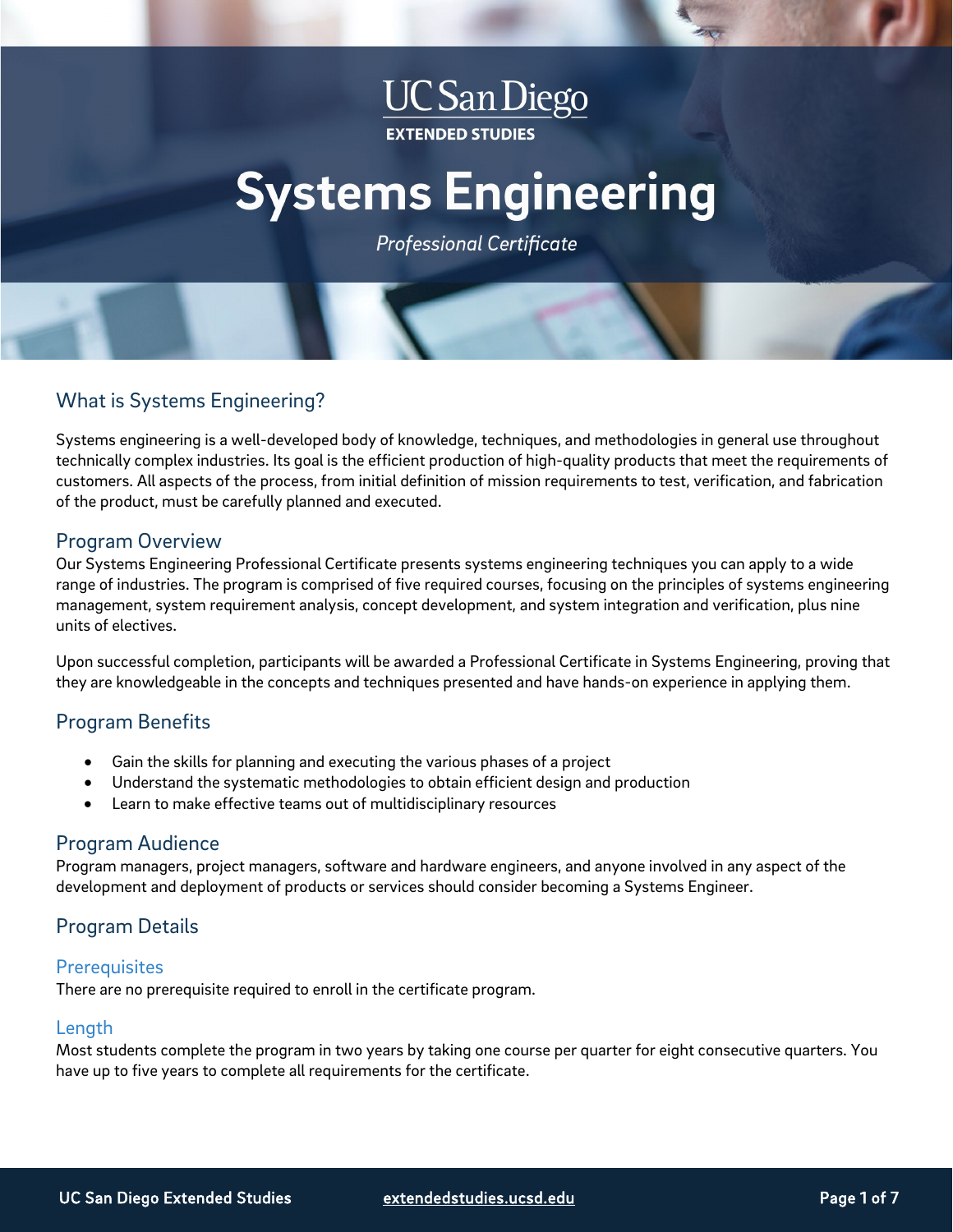### **Cost**

Most courses in the program cost \$775 each. The total cost of the program is approximately \$6,295., which includes the \$95 certificate fee. Please note that all fees are subject to change and do not include books. This is an *estimate* of the cost of the program, which may vary based on a variety of factors. This estimate does not include textbooks, parking, transportation, or personal expenses. *All estimated costs are subject to change*; current fees are listed on our website.

## <span id="page-1-0"></span>Requirements

There are five required courses and nine units of elective courses required to complete the Systems Engineering program. You may take the required courses in any order. If your schedule permits, we prefer you to begin with the Systems Engineering Management course, as it sets the foundation for subsequent courses in the program.

| Required Courses All 5 courses required                             |              |             |               |               |               |
|---------------------------------------------------------------------|--------------|-------------|---------------|---------------|---------------|
| <b>TITLE &amp; COURSE NUMBER</b>                                    | <b>UNITS</b> | <b>FALL</b> | <b>WINTER</b> | <b>SPRING</b> | <b>SUMMER</b> |
| <b>Systems Engineering Management</b><br><b>BUSA-40066</b>          | 3.0          | Online      |               | Online        |               |
| <b>Systems Requirements Analysis</b><br><b>BUSA-40125</b>           | 3.0          |             | Online        |               | Online        |
| <b>Systems Verification &amp; Validation</b><br><b>BUSA-40414</b>   | 3.0          |             | Online        |               | Online        |
| <b>Systems Engineering Software Overview</b><br>CSE-41293           | 3.0          | Online      |               | Online        |               |
| <b>Systems Hardware/Software Integration</b><br>EE-40060            | 3.0          |             | Online        |               | Online        |
| Elective Courses 9 units required                                   |              |             |               |               |               |
|                                                                     |              |             |               |               |               |
| <b>TITLE &amp; COURSE NUMBER</b>                                    | <b>UNITS</b> | <b>FALL</b> | <b>WINTER</b> | <b>SPRING</b> | <b>SUMMER</b> |
| <b>LEAN Thinking for Big Data Analytics</b><br>CSE-41296            | 3.0          | Online      |               | Online        |               |
| <b>Introduction to Systems Thinking</b><br>MAE-40017                | 3.0          | Online      |               | Online        |               |
| Logistics I: Logistics Overview<br>ECE-40194                        | 3.0          | Online      |               | Online        |               |
| <b>Introduction to System Safety</b><br>MAE-40026                   | 3.0          |             |               | Online        |               |
| Systems Engineering with OMG SysML™<br>CSE-40981                    | 3.0          |             | Online        |               | Online        |
| <b>HSI I: Introduction to Human System Integration</b><br>CSE-40996 | 4.0          |             | Online        |               | Online        |

## **Electives**

You must take at least nine units of electives to fulfil your elective requirement for the program. Electives may be taken in any order and in any combination, as long as you complete at least nine units.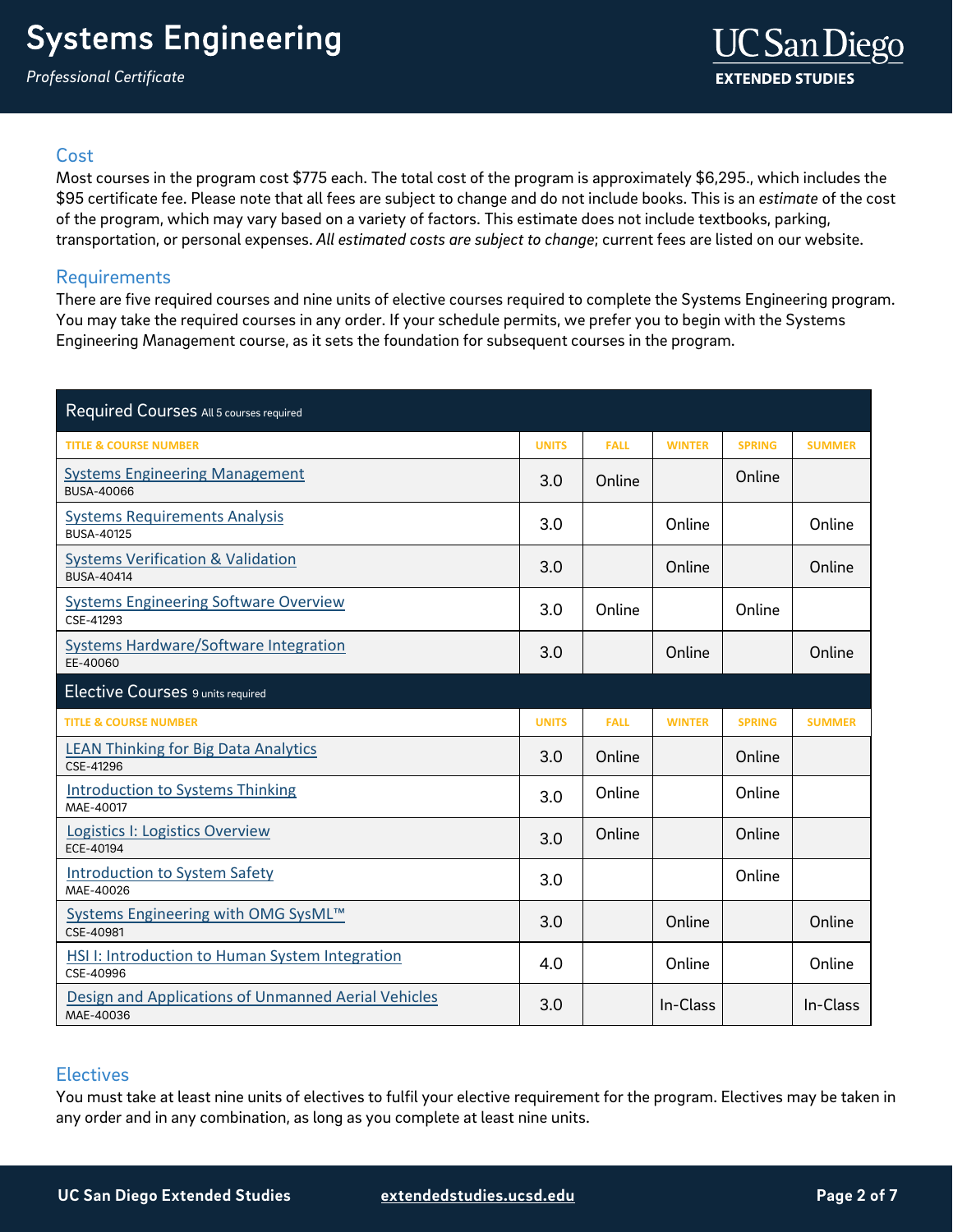*Professional Certificate*



## Frequently Asked Questions

## About the Certificate

#### How do I apply to the certificate program?

*STEP 1:* If you have a My Extension student account, skip to Step 2. If you do not have a My Extension account, go to [myextension.ucsd.edu,](https://myextension.ucsd.edu/) click "Create an account" on the right side of the page, and follow the instructions to create an account. Once you have a My Extension account, continue to Step 2.

*STEP 2:* Click on the "Apply Now" button on [the certificate page.](https://extension.ucsd.edu/courses-and-programs/systems-engineering-certificate?utm_source=faqs-pdf&utm_medium=pdf&utm_campaign=bst-systems-engineering) Complete the required fields on the application. Then click the "Save" button. Once you have saved the application, the "Submit" button will appear. Click the "Submit" button to submit your application for review and consideration. Once submitted, your application cannot be changed. You can track the progress of your application at [My Extension.](https://myextension.ucsd.edu/)

#### Is there an application fee for the certificate program?

Current application or certificate enrollment fees, if any, are listed under the "Apply Now" button o[n the certificate page](https://extension.ucsd.edu/courses-and-programs/systems-engineering-certificate?utm_source=faqs-pdf&utm_medium=pdf&utm_campaign=bst-systems-engineering) on our website.

#### Can I register for the certificate program at any time?

Yes, you may enroll in the program at any time. However, it is recommended that you enroll as soon as possible. The program curriculum may be updated at any time; if certificate requirements change, you must adhere to the curriculum *at the time of your enrollment into the certificate*. Enrolling in the certificate also gives you access to quarterly, personalized enrollment reminders from the program manager.

#### Can this certificate program be completed entirely online?

Yes! This program is designed for you to take it online in the convenience of your own home or office. Some courses may also have in-class options, but all program requirements can be completed online. For online courses, all assignments, tests, and quizzes can be completed online and submitted through Canvas our online learning management system.

#### How long do I have to complete the certificate?

You officially have five years from when you begin taking courses in the program to complete all requirements for the certificate.

#### Is this certificate program open to non-California residents?

Yes, the program is open to non-California residents, including non-US residents. The tuition is the same for all students. If you have questions about how enrolling in courses may or may not affect your visa status, please contact our International Department at [ipinfo@ucsd.edu](mailto:ipinfo@ucsd.edu) or (858) 534-6784.

#### If I work full-time, will I still be able to complete this program?

Yes. Our programs are designed to be working-student friendly and most of our students are working professionals. The courses are typically three units, which amounts to approximately 27-30 hours of class time.

#### Will I get any hands-on experience in the program?

Most courses combine theory with hands-on exercises.

#### Is the program accredited?

UC San Diego is accredited by the Western Association of Schools and Colleges (WASC). UC San Diego Division of Extended Studies — like all other UC San Diego schools, colleges, and departments — is accredited by WASC through the University. All courses and certificate programs offered by UC San Diego Division of Extended Studies have been developed and are administered in accordance with Division of Extended Studies policy and the regulations of the Academic Senate of the University of California.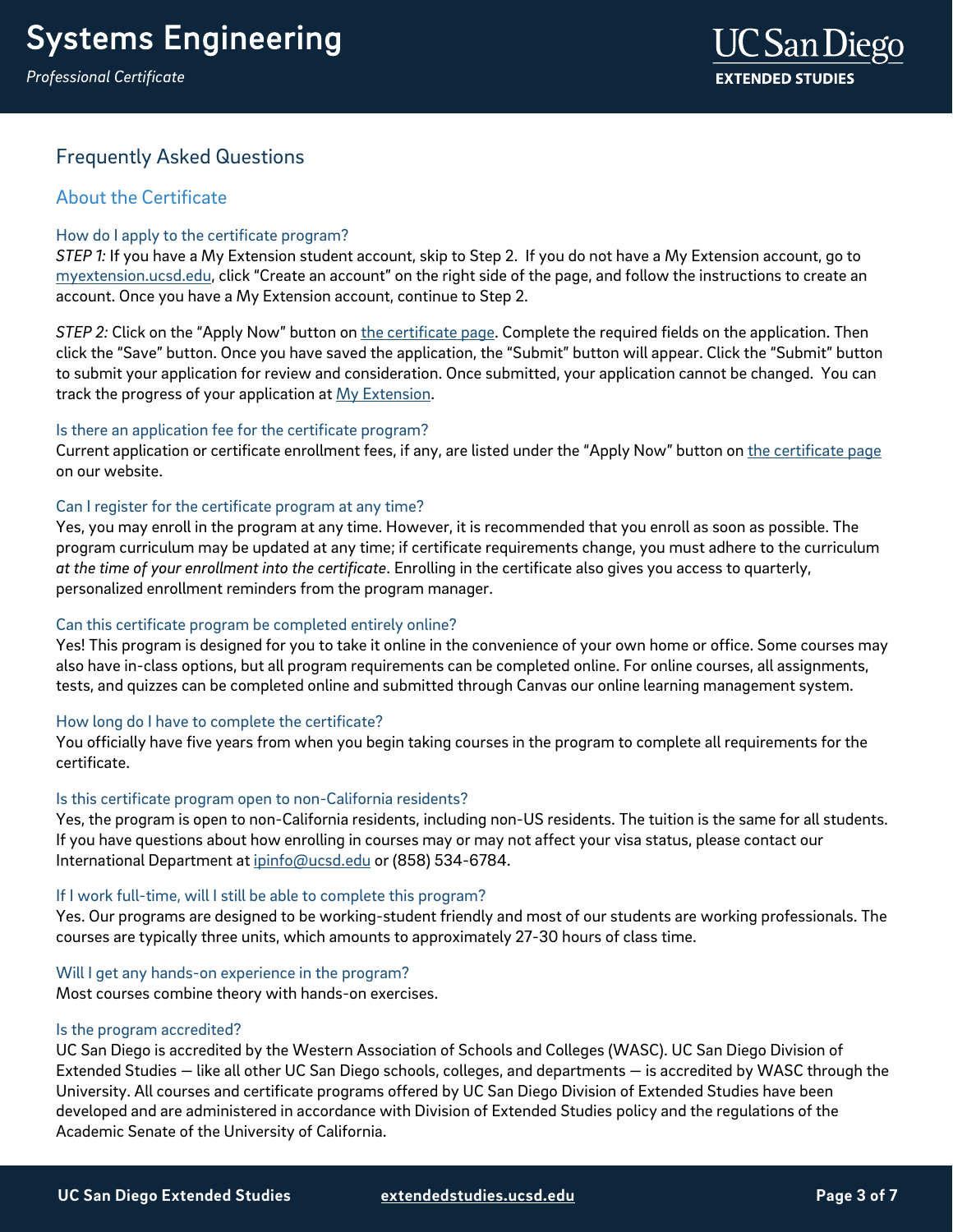#### Will this program prepare me for a certification exam?

This program is not aligned with any one certification exam. Our programs are designed to provide students with knowledge that will make them valuable in the workforce.

#### How do I get my certificate once I have completed the program requirements?

When you have paid your certificate fee and successfully completed all program requirements, you will need to request an audit by Student Services. To request an audit:

- In you[r My Extension](https://myextension.ucsd.edu/) account, click on "My Courses."
- On the right side of the page under "My Certificates," click on the name of the certificate.
- On the right side of the page under "Tools," click on "Request Certificate Audit."
- Complete and submit the form that appears.

Once you have formally submitted your audit request, your certificate will be mailed to the address we have on file for you within ten business days.

#### Do you provide job or internship placement?

No, we do not currently offer job placement assistance, internships, or career services assistance.

#### Is financial aid available?

- UC SAN DIEGO Division of Extended Studies offers continuing education loans through UC Approved Lenders. Each institution offers low competitive interest rates and flexible payment options. You are also encouraged to contact your personal financial institution about possible lending solutions. Direct links to UC Approved Lenders can be found on our website's [Financial Resources](https://extension.ucsd.edu/student-resources/financial-resources?vAction=financial) page. The Employment Development Department (EDD) provides a comprehensive range of employment and training services in partnership with state and local agencies/organizations. More information is available on their website at [edd.ca.gov.](http://edd.ca.gov/)
- Career Centers Located throughout San Diego County offer their communities comprehensive employment and training services benefiting both business and job seekers. More information is available on their website at [workforce.org.](http://workforce.org/)
- Please clic[k here](http://extension.ucsd.edu/student/index.cfm?vAction=vets) for information about Veteran's Benefits.
- Free Application for Federal Student Aid (FAFSA) funds are limited to degree programs only, and cannot be used for courses or certificate fees at UC SAN DIEGO Extension.

#### About the Courses

#### When does course enrollment open for each quarter?

Our classes post to our website and become open for enrollment approximately two months prior to the new quarter starting. If you'd like to get an email reminder you can sign up for our newsletter(s) in [My Extension,](https://myextension.ucsd.edu/) under the "Preferences" tab.

#### When should I enroll in a course?

We recommend enrolling as soon as possible, as occasionally classes will reach capacity.

#### Once I have enrolled in a course, when will I get online access to it?

If you have enrolled at least three days before the course begins, you will have access starting on the first day of class. You should receive an email from Student Services with instructions for how to login to the course. If you have enrolled on or after the start date of the course, you will have access to the course within one business day.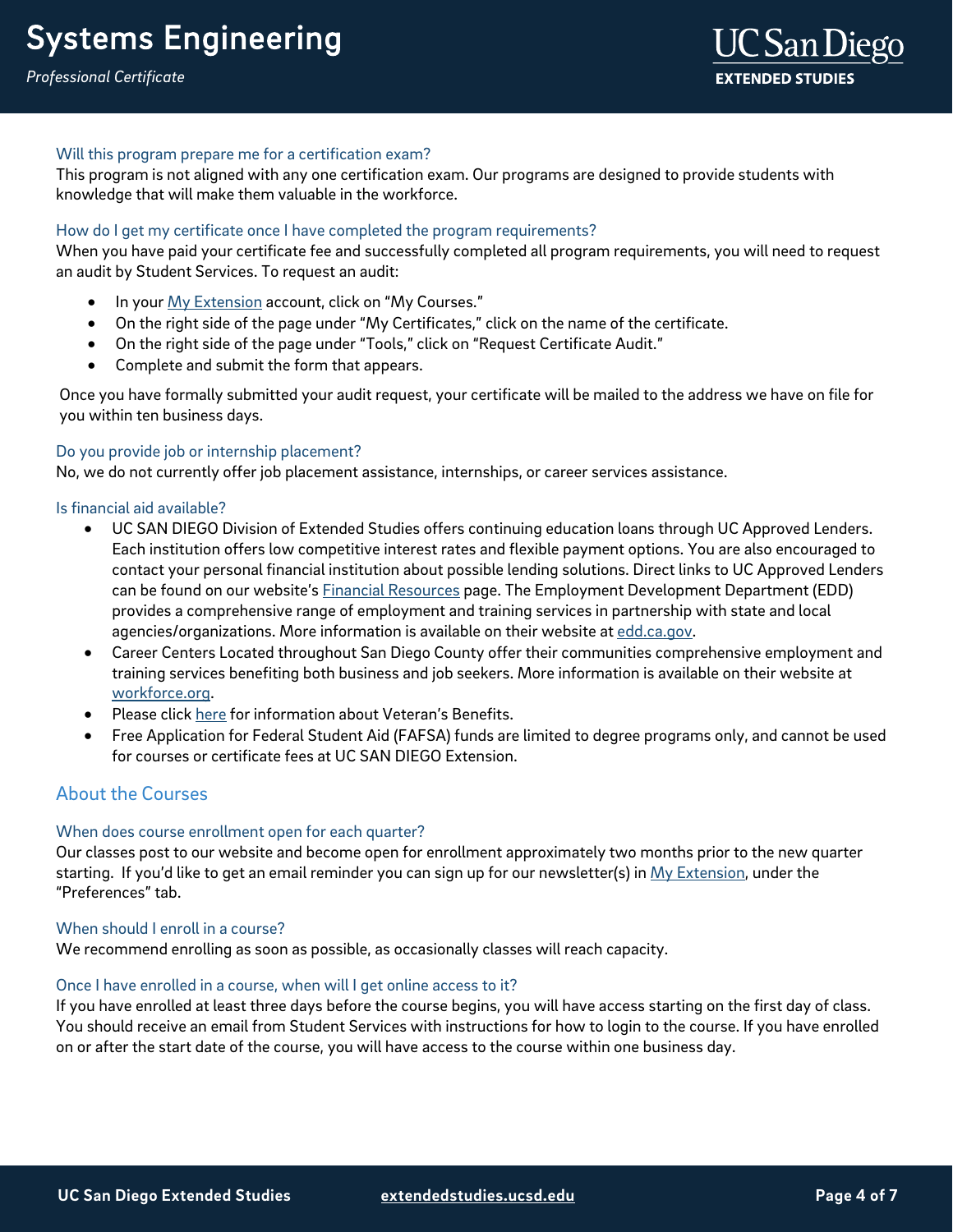#### When does enrollment for a course close?

Enrollment in a course may be closed for one or more of the following reasons:

- The course is at capacity. If the course is at capacity you will only be able to join the waitlist. If space becomes available in the course, students on the waitlist are contacted in the order they joined the waitlist.
- The course has progressed to a point where students will no longer be able to make-up missed work and be successful in the course.
- The course is cancelled due to low enrollments.

For all three of these reasons we recommend students enroll early in the courses they are interested in.

#### When is the refund deadline for courses?

The refund deadline for courses in this program is typically one week after the start of the course. This allows you to enroll in a course and participate in the course for approximately one week to determine if the course is a good fit. Then, if needed, either you may either transfer your enrollment to a different course or submit a drop request. The exact refund deadline for each section is listed in the section notes.

#### What are the grading options for courses?

You can take courses for one of three options: Letter Grade, Pass/No Pass, or Not for Credit. If you are taking a course towards a certificate you *must* complete your courses for credit (i.e. Pass/No Pass or Letter Grade) and receive a C-/Pass or higher grade. Grades below a C-, No Pass, and Not for Credit will *not* count towards certificate requirements.

#### How will I receive my final grade?

Once the course is completed, the instructor has 10 working days to submit your grades. After the grades have been posted, you can view and print them via [My Extension,](https://myextension.ucsd.edu/) your online education management portal. Please contact Student Services at 858-534-3400 or *unex-reg@ucsd.edu* if you experience any issues with logging in.

#### What kind of credit do I earn?

The courses in this program are post-baccalaureate, professional-level, credit bearing courses. Credit earned in these courses may lead to the award of a formal certificate by UC San Diego Division of Extended Studies or may be applied toward an academic degree or professional credential, *subject to the approval of the receiving institution*.

If you wish to transfer credit, it is your responsibility to confer with the receiving institution before enrolling, as each individual academic institution decides whether or not to accept Extension's credits.

#### Are courses transferrable?

UC San Diego Division of Extended Studies is not a degree granting institution, however many UC San Diego Division of Extended Studies courses can be transferred to other colleges or universities. The transferability of credit is determined solely by the *receiving* institution. You should discuss how your individual courses will transfer with the Office of the Registrar at the receiving institution *prior to enrolling*.

#### Can I take a course without registering for the certificate?

Yes, you may take any course in this program without registering for the certificate, provided you have fulfilled any and all prerequisites for the course.

#### How long is each course?

Three unit courses run for approximately 8-10 weeks. For exact course dates of upcoming sections, visit the webpage of the course you are interested in taking on [our website.](https://extension.ucsd.edu/?utm_source=faqs-pdf&utm_medium=pdf&utm_campaign=bst-systems-engineering)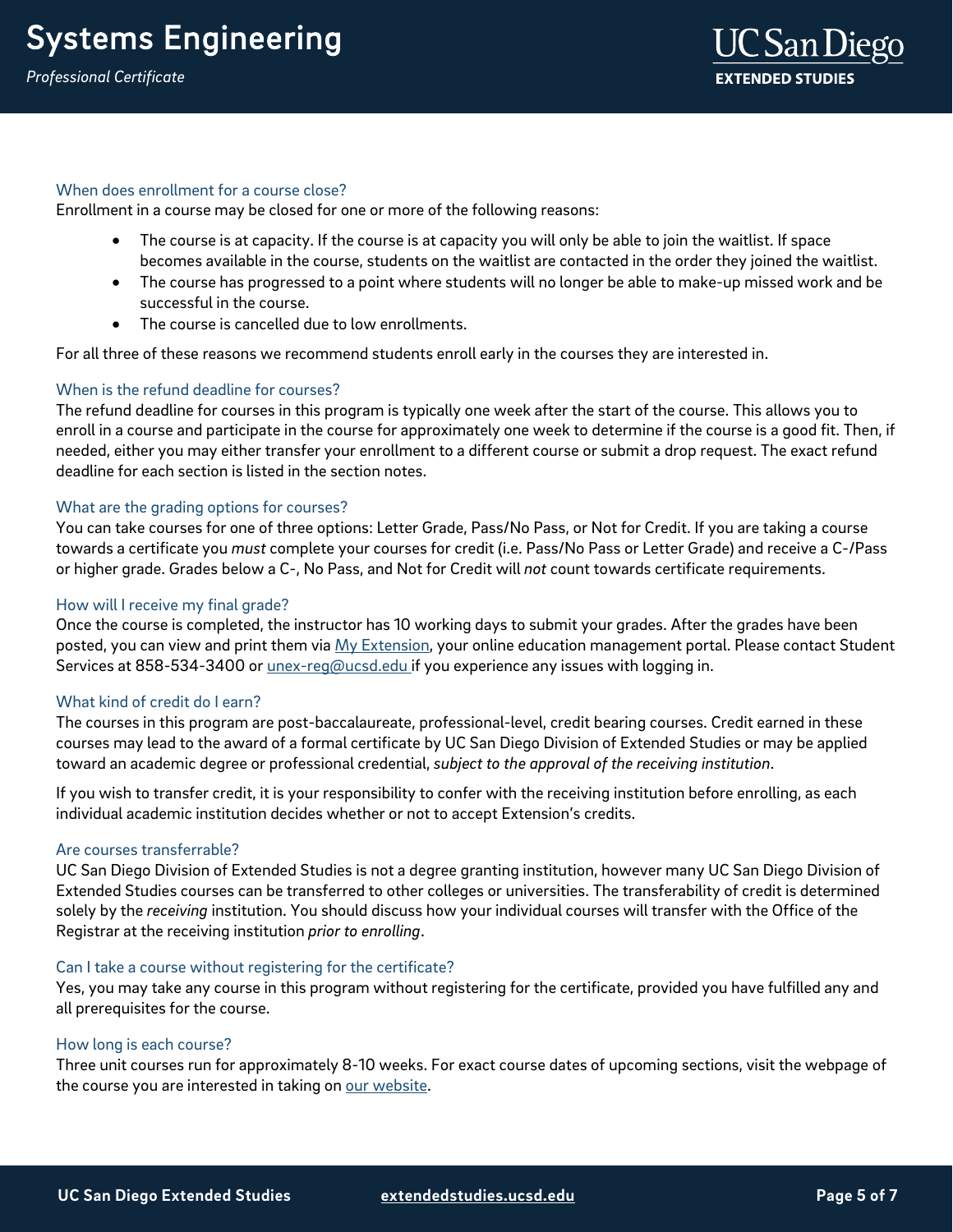*Professional Certificate*

#### When is each course offered?

Please visit the course page on [our website](https://extension.ucsd.edu/?utm_source=faqs-pdf&utm_medium=pdf&utm_campaign=bst-systems-engineering) to see when courses are typically offered. You can also see a full program schedule by clicking on the "View Schedule" button under the "Courses" section o[n the certificate page](https://extension.ucsd.edu/courses-and-programs/systems-engineering-certificate?utm_source=faqs-pdf&utm_medium=pdf&utm_campaign=bst-systems-engineering) or on page 2 of [this document.](#page-1-0)

#### Can I enroll in more than one course per quarter?

This will vary according to your background and experience. If you wish to take more than one course per quarter, you may do so at your discretion.

#### How can I get more information on the specific courses?

Please email *unexengr@ucsd.edu* to request specific course syllabi.

#### How many hours can I expect to spend studying outside of class time?

Each student has their own learning style so this can vary greatly. As a rule of thumb, expect to spend an average of two hours studying for every hour you spend in-class.

#### How are the online courses formatted?

Online courses are asynchronous with prerecorded lectures, corresponding PowerPoints, and subsequent materials as provided by the instructor. They have a start and end date but all the lessons are uploaded to our Learning Management System, so that you can learn at your own pace. However, please be aware that you may have weekly assignments, quizzes and/or tests that are due on specific dates. To access your online course, first login to your [My Extension](https://myextension.ucsd.edu/?_ga=2.263150219.627403318.1595353518-1029495817.1595353518) account, next select "My Courses" from the menu. From your list of courses, select the course you would like to access, and click the link that appears in the "Location" section. You will then be redirected to the online Learning Management System (LMS) where your course is located.

We are currently using Canvas as our online Learning Management System for all our online courses in this program. While students do not get access to their respective courses until the first day of the course, we encourage students who are new to Canvas to click on the following link to Canvas and Take the free tour of Canvas.

#### For online courses, will I ever need to attend in person?

The online courses in this program are offered entirely online. All course requirements, including lectures, tests, quizzes, and assignments will be completed online. You will not be required to attend in person.

#### What if I am having trouble with Canvas or My Extension?

Please contact Student Services at (858) 534-3400 or [unex-reg@ucsd.edu](mailto:unex-reg@ucsd.edu) if you experience any issues logging in to any of our systems.

#### What are the instructors' credentials?

The program courses are taught by seasoned professionals and overseen by an advisory board of leaders in the field. You can view the advisor list under the "Advisors" section o[n the certificate page.](https://extension.ucsd.edu/courses-and-programs/systems-engineering-certificate?utm_source=faqs-pdf&utm_medium=pdf&utm_campaign=bst-systems-engineering) You can find information about a course instructor, including a biography and credentials, on the course page.

#### What are the required textbooks for a course?

Instructors will post the current text requirements and recommendations on the course page on our website. Please note the textbooks requirements are subject to change every quarter and different instructors may require different books, even if they are teaching the same course in the same quarter, so be sure to check the textbook requirements *for the section in which you are enrolling*.

#### Will I be able to order the required textbooks before the class begins?

Yes, you can order the book(s) any time after enrolling in the course. You may order books through the campus bookstore or online retailers, such as Amazon.com.